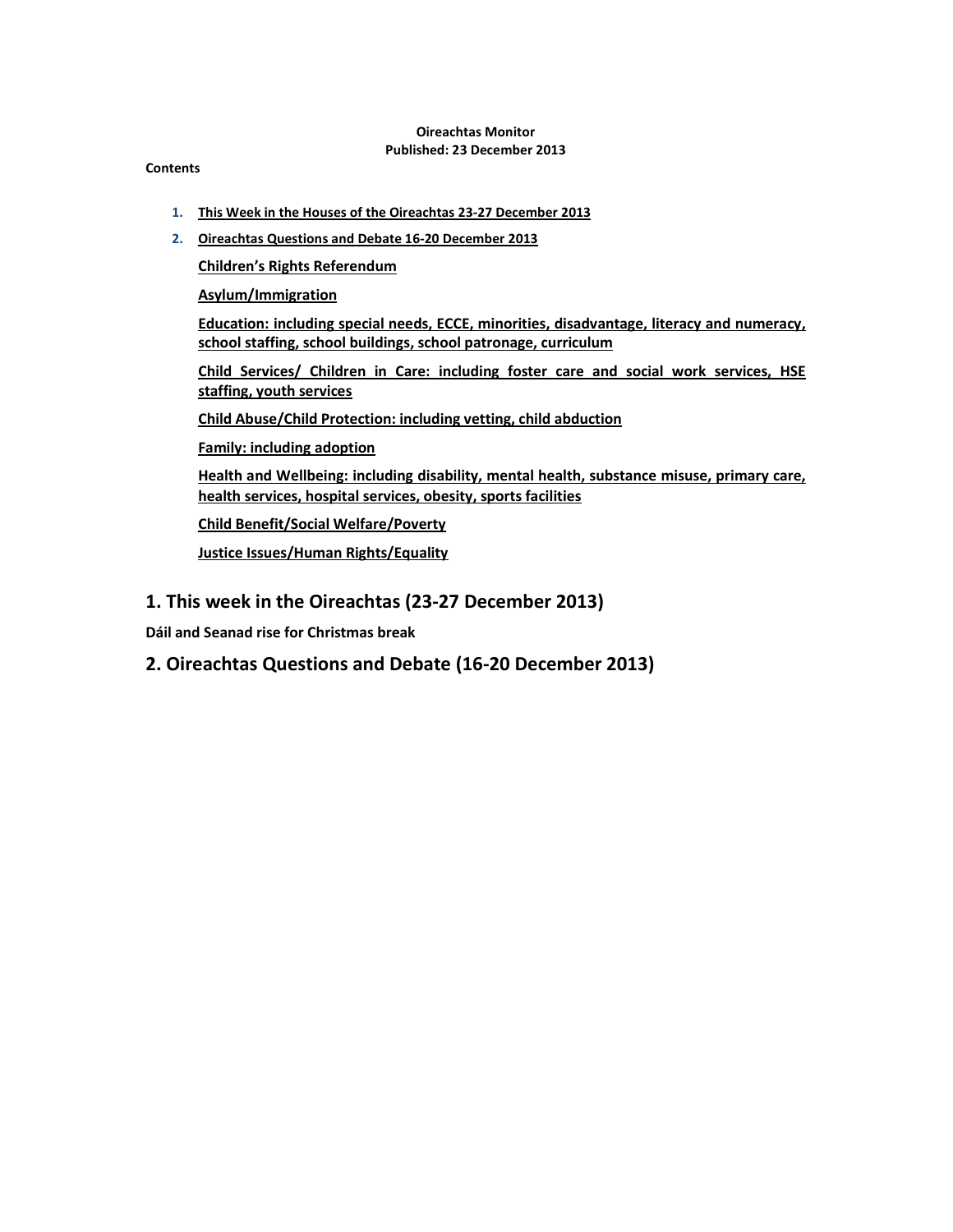# Children's Rights Referendum

### Written Answers — Department of Children and Youth Affairs: Children's Rights Referendum (17 Dec 2013)

Robert Troy (Longford-Westmeath, Fianna Fail) To ask the Minister for Children and Youth Affairs her timeframe for bringing forward legislation to underpin the result of the children's rights referendum; and if she will make a statement on the matter. http://www.kildarestreet.com/wrans/?id=2013-12-17a.50

# Asylum/Immigration

Written Answers — Department of Justice and Equality: Direct Provision System (17 Dec 2013) Sandra McLellan (Cork East, Sinn Fein) To ask the Minister for Justice and Equality his views on whether it is acceptable that asylum seekers and their children are housed in so called reception centres which lack adequate facilities for any meaningful recreational activity; his views on whether it is imperative that children and young persons have access to open space and sports areas irrespective of their parents status; and if he will make a statement on the matter. http://www.kildarestreet.com/wrans/?id=2013-12-17a.946

# Education: including special needs, ECCE, minorities, disadvantage, literacy and numeracy, school staffing, school buildings, school patronage, curriculum

Other Questions: National Educational Welfare Board Remit (17 Dec 2013)

Denis Naughten (Roscommon-South Leitrim, Independent) To ask the Minister for Children and Youth Affairs the steps she is taking to expand the role of the National Educational Welfare Board by liaising with other Departments; and if she will make a statement on the matter. http://www.kildarestreet.com/debates/?id=2013-12-17a.77

# Written Answers — Department of Education and Skills: Special Educational Needs Services Provision (17 Dec 2013)

Thomas Pringle (Donegal South West, Independent) To ask the Minister for Education and Skills if he will provide details of any research undertaken that informed the recommendation not to recognise Down's syndrome as a low-incidence disorder; and if he will make a statement on the matter. http://www.kildarestreet.com/wrans/?id=2013-12-17a.438

# Ceisteanna - Questions - Priority Questions: Early Child Care Education Issues (17 Dec 2013)

Robert Troy (Longford-Westmeath, Fianna Fail) To ask the Minister for Children and Youth Affairs the public procurement exemption clause applied when allocating €900,000 to two independently managed child-care organisations in terms of what specific Department of Children and Youth Affairs guidelines feature this specific exemption; and if she will make a statement on the matter. http://www.kildarestreet.com/debates/?id=2013-12-17a.7

# Ceisteanna - Questions - Priority Questions: Preschool Services (17 Dec 2013)

Luke Flanagan (Roscommon-South Leitrim, Independent) To ask the Minister for Children and Youth Affairs if she is determined to bring in a second preschool year; if so, the date on which it will happen; and if she will make a statement on the matter. http://www.kildarestreet.com/debates/?id=2013-12-17a.42

Ceisteanna - Questions - Priority Questions: Child Care Costs (17 Dec 2013)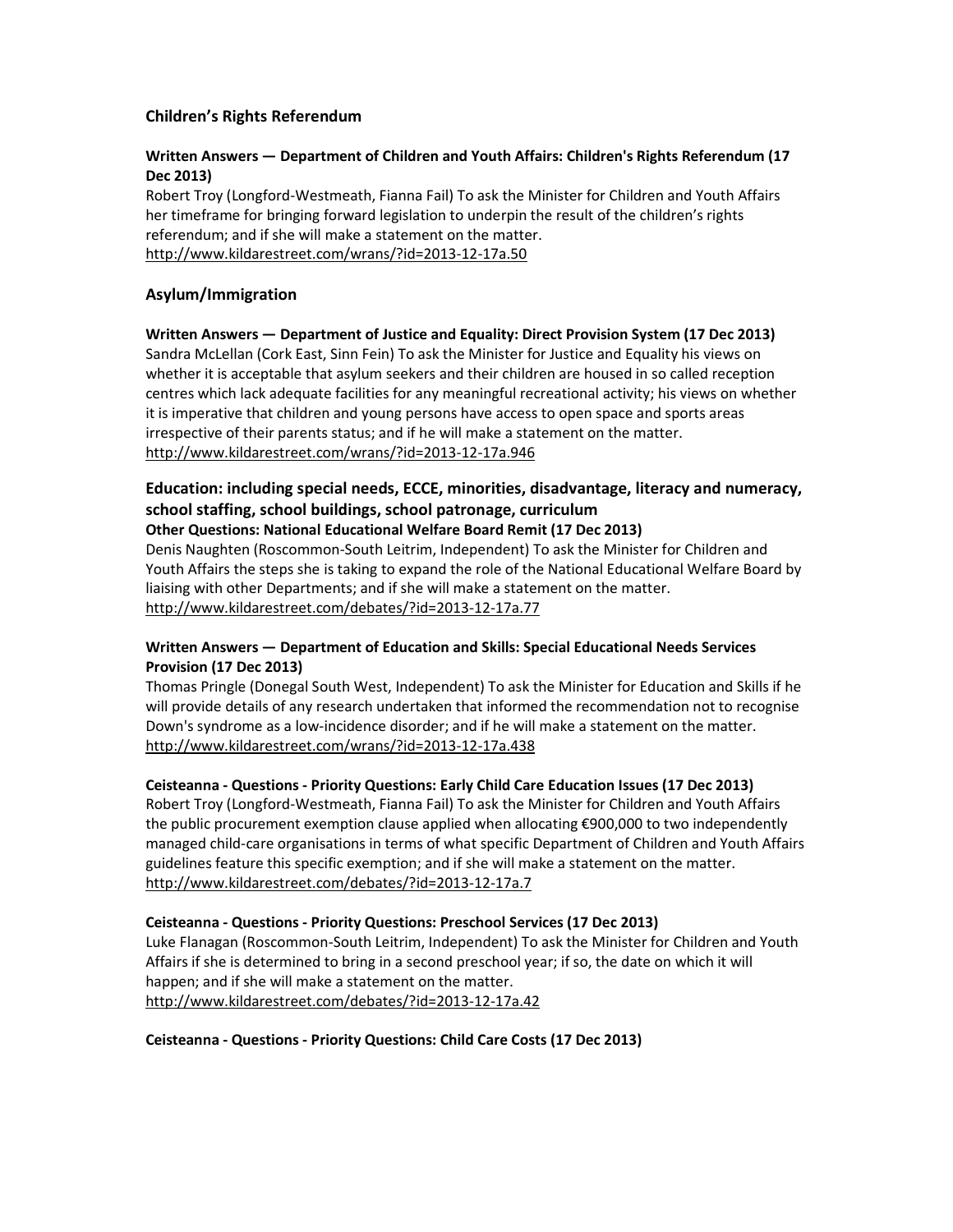Caoimhghín Ó Caoláin (Cavan-Monaghan, Sinn Fein) To ask the Minister for Children and Youth Affairs the steps she will now take in order to help ensure the affordability of childcare across the board in view of the details exposed in the recently published Indecon report commissioned by the Donegal County Childcare Committee; and if she will make a statement on the matter. http://www.kildarestreet.com/debates/?id=2013-12-17a.31

#### Written Answers — Department of Education and Skills: School Curriculum (17 Dec 2013)

Nicky McFadden (Longford-Westmeath, Fine Gael) To ask the Minister for Education and Skills the measures undertaken by his Department to develop and improve the ICT skills of students at primary and secondary level; and if he will make a statement on the matter. http://www.kildarestreet.com/wrans/?id=2013-12-17a.376

### Topical Issue Debate: Book Rental Scheme (17 Dec 2013)

http://www.kildarestreet.com/debates/?id=2013-12-17a.410

### Written Answers — Department of Education and Skills: School Patronage (19 Dec 2013)

Joanna Tuffy (Dublin Mid West, Labour) To ask the Minister for Education and Skills if he will provide a break down of DEIS schools by patron as a percentage of schools of that patron; and if he will make a statement on the matter. http://www.kildarestreet.com/wrans/?id=2013-12-19a.352

# Child Services/ Children in Care: including foster care and social work services, HSE staffing, youth services

# Written Answers — Department of Children and Youth Affairs: Child and Family Agency Establishment (17 Dec 2013)

Tommy Broughan (Dublin North East, Labour) To ask the Minister for Children and Youth Affairs if public health nurses are excluded from the remit of the Child and Family Agency; if she will be liaising with the Department of Health to introduce reforms in the public health nursing system to support public health nurses in their vital role as the first point of contact with many families and potentially assisting the provision of early intervention to families in need. http://www.kildarestreet.com/wrans/?id=2013-12-17a.1217

#### Ceisteanna - Questions - Priority Questions: Youth Services Funding (17 Dec 2013)

Robert Troy (Longford-Westmeath, Fianna Fail) To ask the Minister for Children and Youth Affairs when she will announce funding being provided to youth groups in 2014; if she will confirm that there will be no further reduction in such funding in 2014; and if she will make a statement on the matter. http://www.kildarestreet.com/debates/?id=2013-12-17a.52

#### Written Answers — Department of Children and Youth Affairs: Youth Services Issues (17 Dec 2013)

Bernard Durkan (Kildare North, Fine Gael) To ask the Minister for Children and Youth Affairs the extent to which her Department continues to interact with youth organisations with a view to encouraging young persons to develop their confidence and self-esteem; and if she will make a statement on the matter. http://www.kildarestreet.com/wrans/?id=2013-12-17a.20

# Written Answers — Department of Children and Youth Affairs: Youth Services Funding (17 Dec 2013)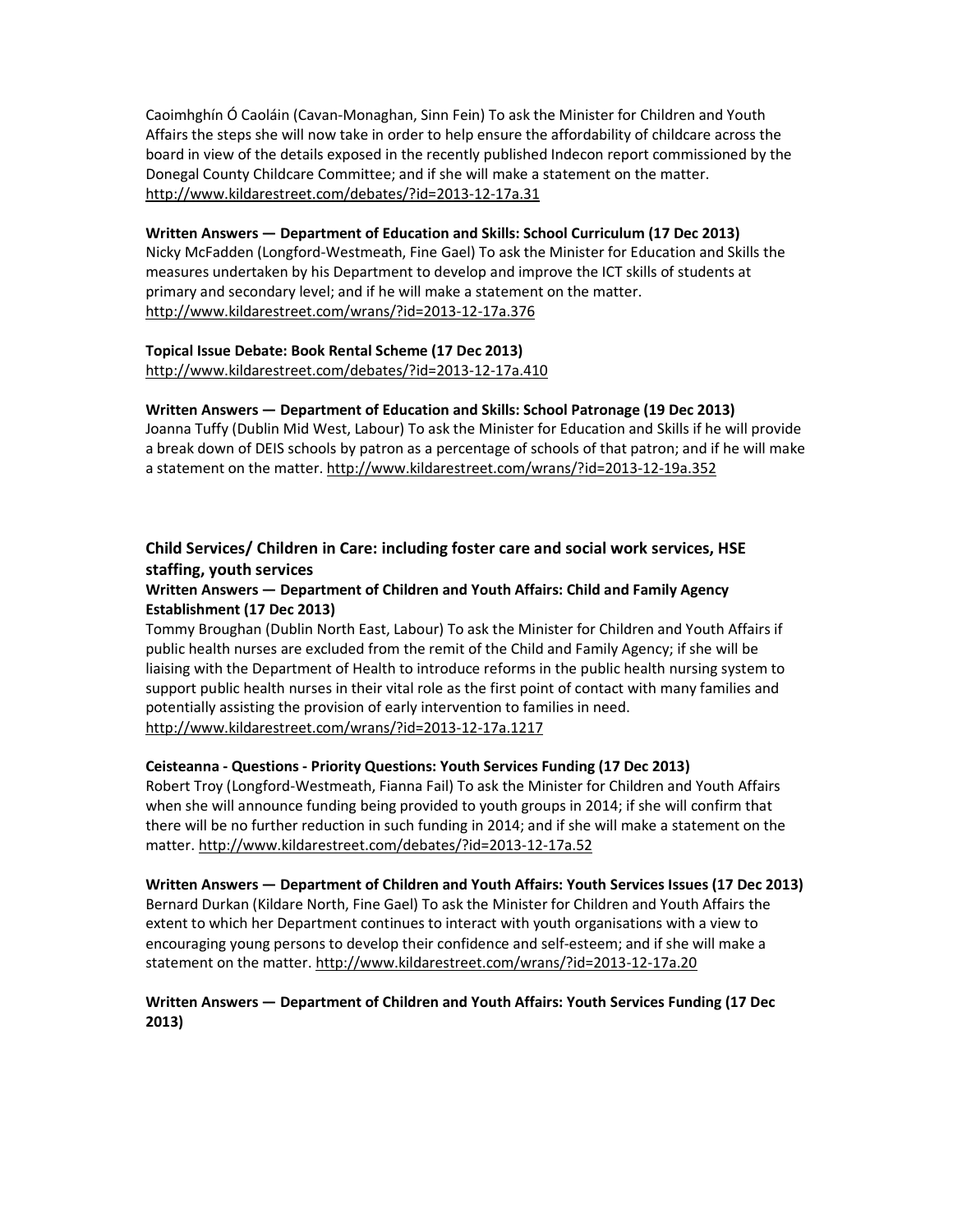Catherine Murphy (Kildare North, Independent) To ask the Minister for Children and Youth Affairs the reason the number of funding administrative bodies has been decreased; the reason funding administering arrangements formerly carried out by six large youth organisations were transferred to the City of Dublin Education Training Board in 2012; if she will indicate who those six youth organisations were; and if she will make a statement on the matter. http://www.kildarestreet.com/wrans/?id=2013-12-17a.30

# Written Answers — Department of Children and Youth Affairs: Youth Services Funding (17 Dec 2013)

Jerry Buttimer (Cork South Central, Fine Gael) To ask the Minister for Children and Youth Affairs the rationale for the transfer of grant administering status to the City of Dublin Youth Service in respect of funding provided by her Department to vocational education committees; the procedures that were followed in deciding to allocate such a role to CDYSB; if a tendering process was used for allocating this role; the other bodies that were considered for this role; and if she will make a statement on the matter. http://www.kildarestreet.com/wrans/?id=2013-12-17a.1224

# Written Answers — Department of Children and Youth Affairs: Foster Care Provision (17 Dec 2013)

Sandra McLellan (Cork East, Sinn Fein) To ask the Minister for Children and Youth Affairs her views on the recent report of inspections of foster and children's residential services; the discussions she has had with Health Information and Quality Authority in this regard; the implications of the report; the number of foster and residential facilities found to have standards of hygiene and cleanliness below the minimum standards expected; her plans to address these shortcomings; and the steps she will take to improve the situation in these centres. http://www.kildarestreet.com/wrans/?id=2013- 12-17a.47

### Written Answers — Department of Children and Youth Affairs: Legislative Process RIA (19 Dec 2013)

Lucinda Creighton (Dublin South East, Independent) To ask the Minister for Children and Youth Affairs the total number of Bills that have been published by the Department since she was appointed Minister; the number and Title of those Bills that included a regulatory impact assessment in advance of publication; the regulatory impact assessments published; the total number of promised Bills for publication; if she will list the Bills that will include a regulatory impact assessment; the regulatory impact assessments that will be published before the publication of a Bill; and if she will make a statement on the matter. http://www.kildarestreet.com/wrans/?id=2013- 12-19a.847

# Written Answers — Department of Children and Youth Affairs: Early Years Strategy Implementation (17 Dec 2013)

Aodhán Ó Ríordáin (Dublin North Central, Labour) To ask the Minister for Children and Youth Affairs if she will provide an overview of the key recommendations in the right from the start early years strategy; the time-line for their implementation; and if she will make a statement on the matter. http://www.kildarestreet.com/wrans/?id=2013-12-17a.70

# Written Answers — Department of Children and Youth Affairs: Early Years Strategy Implementation (17 Dec 2013)

Tommy Broughan (Dublin North East, Labour) To ask the Minister for Children and Youth Affairs when the Early Years strategy will be compiled following the publication of the report of the expert group on the Early Years strategy. http://www.kildarestreet.com/wrans/?id=2013-12-17a.1220

Other Questions: Children in Care (17 Dec 2013)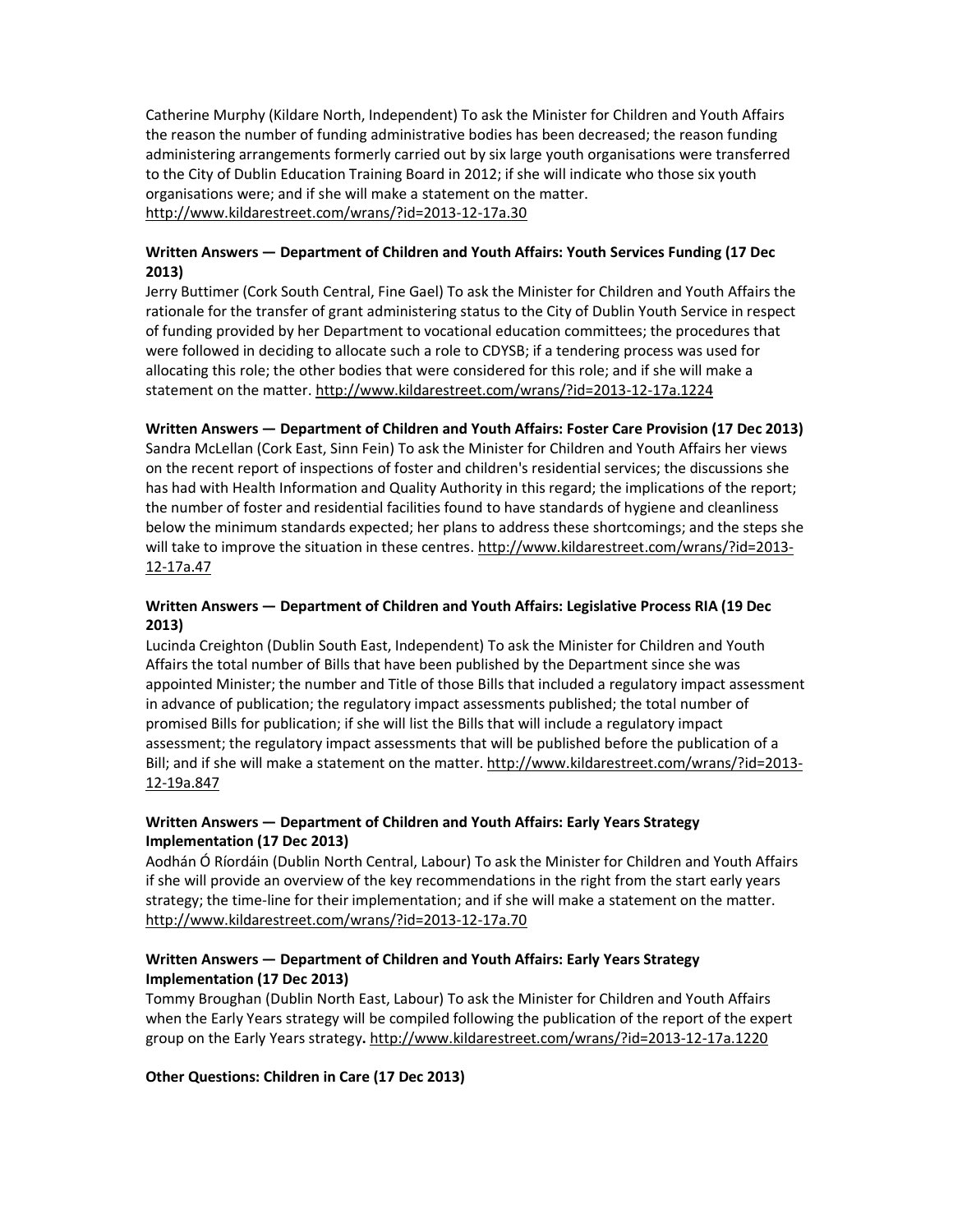Caoimhghín Ó Caoláin (Cavan-Monaghan, Sinn Fein) To ask the Minister for Children and Youth Affairs her plans to progress legislation on aftercare provision for young persons leaving care to ensure they are provided with the type of transitional support that their individual situation requires; the date on which she expects this legislation to be published; and if she will make a statement on the matter. http://www.kildarestreet.com/debates/?id=2013-12-17a.88

# Child Abuse/Child Protection: including vetting, child abduction

Written Answers — Department of Children and Youth Affairs: Child Abuse Reports (17 Dec 2013) Ciara Conway (Waterford, Labour) To ask the Minister for Children and Youth Affairs the progress to date in implementing the lessons learned from the various child abuse inquiries; the findings of the recent examination of such recommendations; and if she will make a statement on the matter. http://www.kildarestreet.com/wrans/?id=2013-12-17a.7

### Written Answers — Department of Children and Youth Affairs: Child Abuse Reports (17 Dec 2013)

Caoimhghín Ó Caoláin (Cavan-Monaghan, Sinn Fein) To ask the Minister for Children and Youth Affairs her views on the finding in a new study by Trinity College, Dublin academics which looked at the recommendations of five high-profile inquiries into child abuse in families between 1993 and 2010 that there is recommendation fatigue; the implication of same on inquiries in the future; and if she will make a statement on the matter. http://www.kildarestreet.com/wrans/?id=2013-12-17a.53

### Written Answers — Department of Children and Youth Affairs: Child Abuse Reports (17 Dec 2013)

Lucinda Creighton (Dublin South East, Independent) To ask the Minister for Children and Youth Affairs the specific actions taken to date to address the misgivings uncovered since the investigation by RTÉ into abuses in creches in May of 2013; and if she will make a statement on the matter. http://www.kildarestreet.com/wrans/?id=2013-12-17a.63

# Written Answers — Department of Children and Youth Affairs: Ministerial Responsibilities (17 Dec 2013)

Lucinda Creighton (Dublin South East, Independent) To ask the Minister for Children and Youth Affairs the total amount of responsibilities she currently has, not including the areas which Health Service Executive have responsibility for, on a statutory basis; and if she will make a statement on the matter. http://www.kildarestreet.com/wrans/?id=2013-12-17a.77

# Written Answers — Department of Children and Youth Affairs: Child Abuse Prevention (17 Dec 2013)

Bernard Durkan (Kildare North, Fine Gael) To ask the Minister for Children and Youth Affairs the extent to which her Department continues to be made aware of incidents of various forms of child abuse on a weekly or monthly basis in the course of the past 12 months to date; the extent to which it has been found possible to make a positive intervention at the earliest possible stage; and if she will make a statement on the matter. http://www.kildarestreet.com/wrans/?id=2013-12-17a.1236

# Written Answers — Department of Children and Youth Affairs: Child Abuse Prevention (17 Dec 2013)

Bernard Durkan (Kildare North, Fine Gael) To ask the Minister for Children and Youth Affairs the number of instances of child physical, mental or sex abuse reported to her Department throughout County Kildare in the past two years; and if she will make a statement on the matter. http://www.kildarestreet.com/wrans/?id=2013-12-17a.1255

#### Other Questions: Child Care Services Inspections (17 Dec 2013)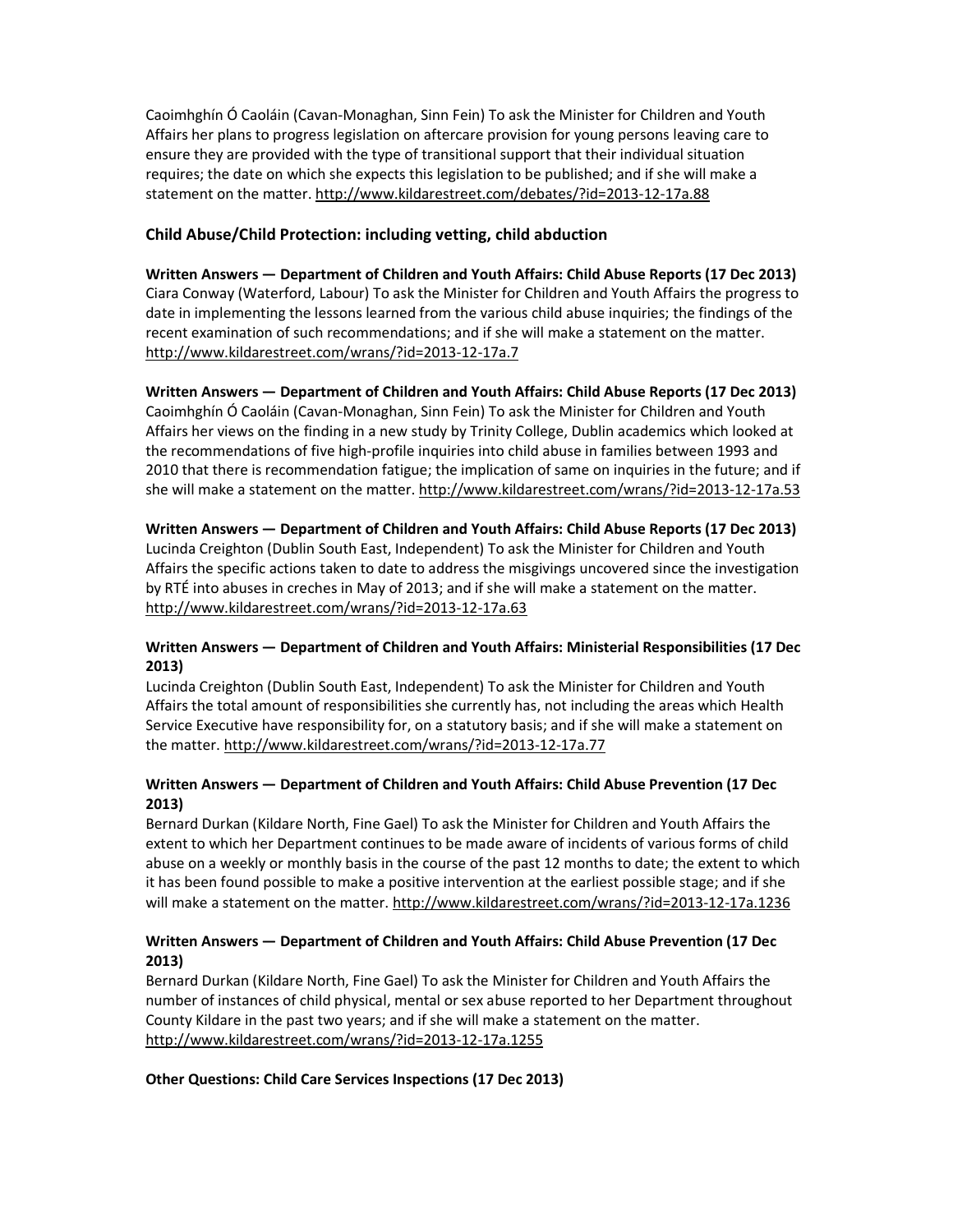Tommy Broughan (Dublin North East, Labour) To ask the Minister for Children and Youth Affairs if it is planned that residential child care centres run by private operators in which children in the care of the State are cared for will come under the inspection remit of the Health Information and Quality Authority. http://www.kildarestreet.com/debates/?id=2013-12-17a.110

#### Other Questions: Children in Care (17 Dec 2013)

Caoimhghín Ó Caoláin (Cavan-Monaghan, Sinn Fein) To ask the Minister for Children and Youth Affairs her plans to progress legislation on aftercare provision for young persons leaving care to ensure they are provided with the type of transitional support that their individual situation requires; the date on which she expects this legislation to be published; and if she will make a statement on the matter. http://www.kildarestreet.com/debates/?id=2013-12-17a.88

# Written Answers — Department of Children and Youth Affairs: Children in Care (17 Dec 2013)

Tommy Broughan (Dublin North East, Labour) To ask the Minister for Children and Youth Affairs the actions she will take in tandem with the newly established Child and Family Agency to reduce and ultimately eliminate the number of Irish children placed in residential care outside of Ireland who are detained under special care orders and therefore provide the necessary care and supports to these children in this jurisdiction. http://www.kildarestreet.com/wrans/?id=2013-12-17a.56

Written Answers — Department of Children and Youth Affairs: Children in Care (17 Dec 2013) Clare Daly (Dublin North, Socialist Party) To ask the Minister for Children and Youth Affairs further to Parliamentary Question No. 145 of 4 December 2013, if she will clarify the nationalities of children in care on a national basis for the past ten years. http://www.kildarestreet.com/wrans/?id=2013-12- 17a.1227

Written Answers — Department of Children and Youth Affairs: Child Care Reports (17 Dec 2013) Mick Wallace (Wexford, Independent) To ask the Minister for Children and Youth Affairs the interaction she has had with Ombudsman for Children since receiving the internal Health Service Executive and Garda inquiries into the removal of Roma children from their families; and if she will make a statement on the matter. http://www.kildarestreet.com/wrans/?id=2013-12-17a.59

Written Answers — Department of Education and Skills: Child Protection Guidelines (17 Dec 2013) Richard Boyd Barrett (Dún Laoghaire, People Before Profit Alliance) To ask the Minister for Education and Skills the child protection standards in place in the English language school sector which uses host family accommodation; and if he will make a statement on the matter. http://www.kildarestreet.com/wrans/?id=2013-12-17a.265

# Family: including adoption

Written Answers — Department of Children and Youth Affairs: Adoption Legislation (18 Dec 2013) Anne Ferris (Wicklow, Labour) To ask the Minister for Children and Youth Affairs if she has considered the possibility of holding a constitutional amendment to allow the citizens of Ireland decide whether adopted persons will be allowed full access to information on files about their adoption held by the State; and if she will make a statement on the matter. http://www.kildarestreet.com/wrans/?id=2013-12-18a.588

# Written Answers — Department of Children and Youth Affairs: Adoption Records Provision (18 Dec 2013)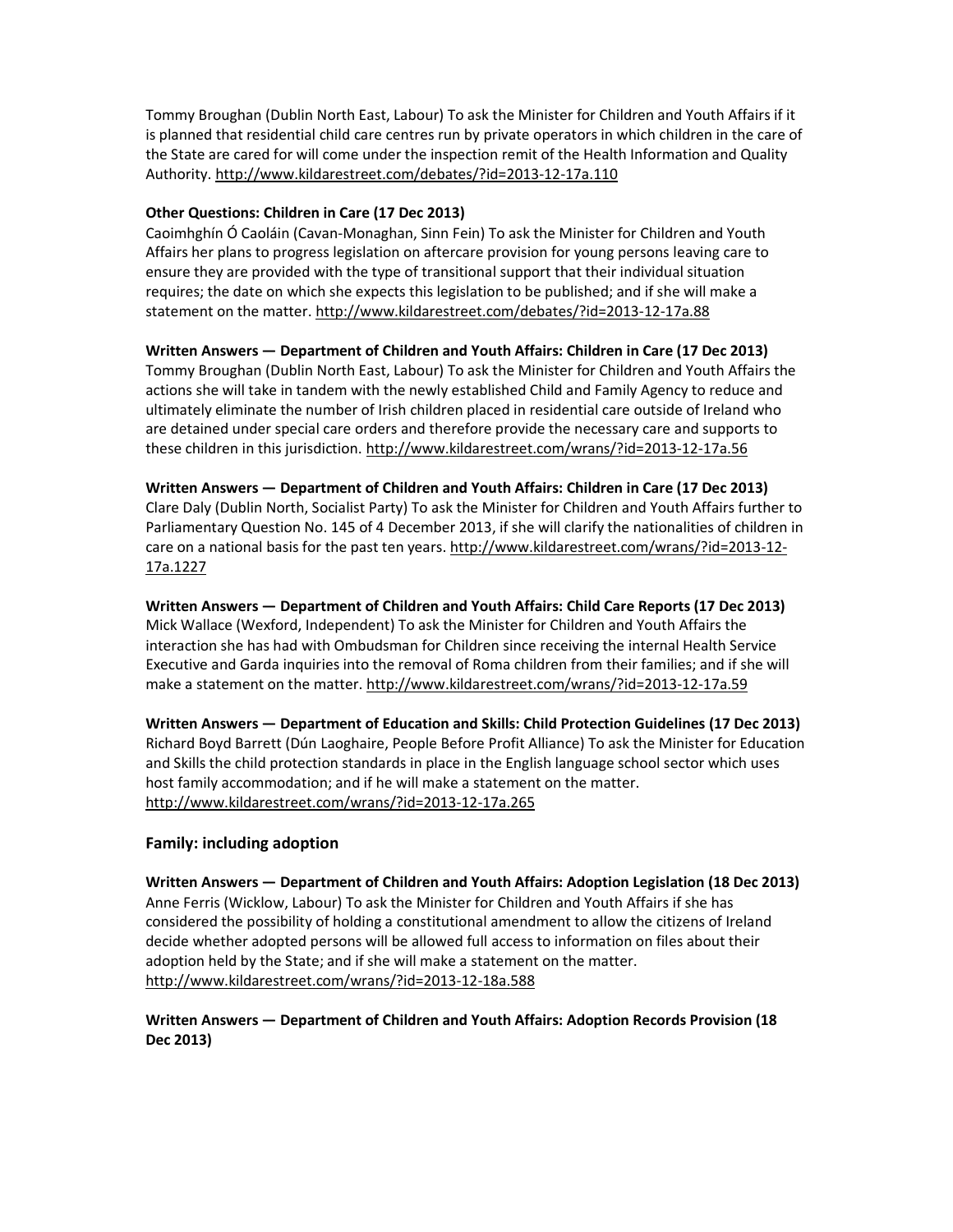Anne Ferris (Wicklow, Labour) To ask the Minister for Children and Youth Affairs the number of adoptees and the number of natural parents currently registered on the national adoption contact preference register; the number of matches made and communicated in the past 12 months; the average duration each person has been on the register and the average time spent on the register prior to a match being made; and if she will make a statement on the matter. http://www.kildarestreet.com/wrans/?id=2013-12-18a.591

#### Ceisteanna - Questions - Priority Questions: Adoption Records Provision (17 Dec 2013)

A number of questions by Deputy Clare Daly. http://www.kildarestreet.com/debates/?id=2013-12-17a.66

### Written Answers — Department of Children and Youth Affairs: Inter-Country Adoptions (17 Dec 2013)

Robert Troy (Longford-Westmeath, Fianna Fail) To ask the Minister for Children and Youth Affairs her plans for dealing with the ongoing issues relating to Russian adoptions; and if she will make a statement on the matter. http://www.kildarestreet.com/wrans/?id=2013-12-17a.23

### Written Answers — Department of Children and Youth Affairs: Adoption Services Provision (17 Dec 2013)

Clare Daly (Dublin North, Socialist Party) To ask the Minister for Children and Youth Affairs the percentage of cases where the Adoption Authority of Ireland has overturned negative assessments of couples as being unsuitable parents; the circumstances in which these decisions are made; and if she has any plans to reform this system. http://www.kildarestreet.com/wrans/?id=2013-12-17a.33

### Written Answers — Department of Children and Youth Affairs: Proposed Legislation (17 Dec 2013)

Caoimhghín Ó Caoláin (Cavan-Monaghan, Sinn Fein) To ask the Minister for Children and Youth Affairs the measures she is taking to address the current barriers which prevent adoptees from tracing their birth parents; the date on which the Adoption (Information and Tracing) Bill will be published; and if she will make a statement on the matter. http://www.kildarestreet.com/wrans/?id=2013-12-17a.37

### Written Answers — Department of Children and Youth Affairs: Adoption Services Provision (17 Dec 2013)

Mick Wallace (Wexford, Independent) To ask the Minister for Children and Youth Affairs her views on the very low success rate of the National contact preference register in matching only about 5% of the people who sought their assistance; the action she will take regarding same; and if she will make a statement on the matter. http://www.kildarestreet.com/wrans/?id=2013-12-17a.41

# Adoption (Amendment) Bill 2013: Second and Subsequent Stages (19 Dec 2013) http://www.kildarestreet.com/debates/?id=2013-12-19a.580

Health and Wellbeing: including disability, mental health, substance misuse, primary care, health services, hospital services, obesity, sports facilities

Written Answers — Department of Health: Health Services Provision (17 Dec 2013)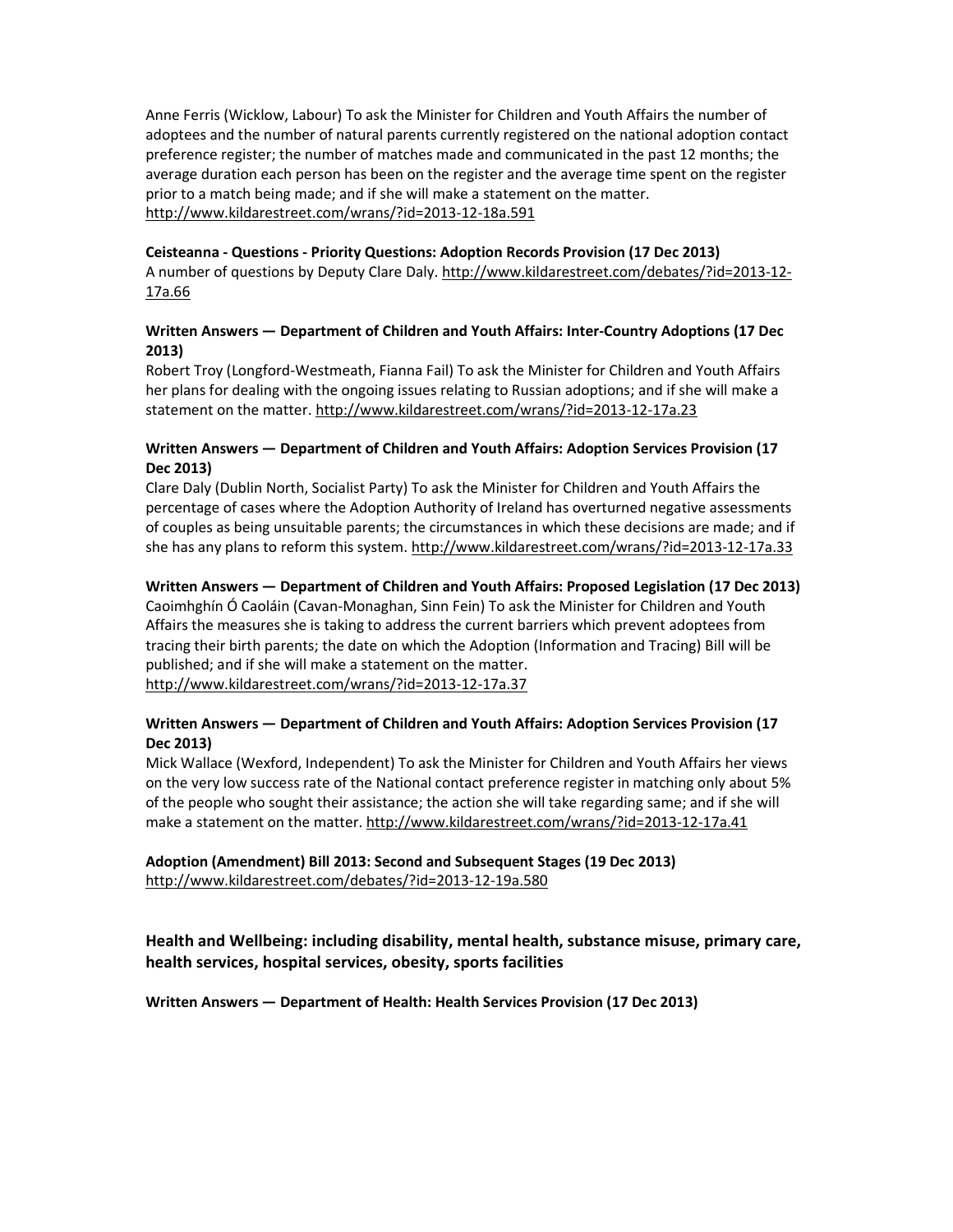Michael Lowry (Tipperary North, Independent) To ask the Minister for Health further to parliamentary Questions Nos. 499 and 522 of 10 December, if he will address the specific issues raised with regard to the lack of supports available for teenagers who have suffered a brain injury; if his attention has been drawn to the lack of a dedicated adolescent rehabilitation unit for teenagers who have suffered an acquired brain injury; if his attention has been drawn to the lack of support group or organisation for affected teenagers; if his attention has been drawn to the devastation caused to teenagers as a result of these injuries; if his attention has been drawn to the fact that a teenage brain can recover swifter and better if the correct supports are put in place; if he is aware that the organisations referred to in the reply do not cater for teenagers as was erroneously stated; if he will take immediate action to tackle this issue and provide for an adolescent support unit; and if he will make a statement on the matter. http://www.kildarestreet.com/wrans/?id=2013-12- 17a.1461

#### Topical Issues Debate: Mental Health Services Provision (19 Dec 2013) http://www.kildarestreet.com/debates/?id=2013-12-19a.621

#### Ceisteanna - Questions - Priority Questions: Mental Health Services Provision (18 Dec 2013)

Billy Kelleher (Cork North Central, Fianna Fail) To ask the Minister for Health the way in which community mental health services will be developed in 2014; the new funding being provided for same; the number of new posts this will support; and if he will make a statement on the matter. http://www.kildarestreet.com/debates/?id=2013-12-18a.83

#### Written Answers — Department of Health: Mental Health Services Funding (18 Dec 2013)

Colm Keaveney (Galway East, Fianna Fail) To ask the Minister for Health the reason the programme for Government commitment on ringfenced funding of €35 million for community mental health posts is not being honoured in 2014; and if he will make a statement on the matter. http://www.kildarestreet.com/wrans/?id=2013-12-18a.8

#### Written Answers — Department of Health: Traveller Community (18 Dec 2013)

Mick Wallace (Wexford, Independent) To ask the Minister for Health his plans to address the fact that it is consistently shown that Travellers have a shorter life span and substantially poorer health than their settled peers; and if he will make a statement on the matter. http://www.kildarestreet.com/wrans/?id=2013-12-18a.33

#### Written Answers — Department of Health: Psychological Services (18 Dec 2013)

Maureen O'Sullivan (Dublin Central, Independent) To ask the Minister for Health if he will include key performance indicators for waiting lists for psychological therapy in the upcoming Health Service Executive plan 2013; if he will include indicators to measure not only the number of mental health service users but also the outcome of the use of these services to monitor and improve the services over time; and if he will make a statement on the matter. http://www.kildarestreet.com/wrans/?id=2013-12-18a.73

#### Child Benefit/Social Welfare/Poverty/Housing

#### Written Answers — Department of Children and Youth Affairs: Child Poverty (17 Dec 2013)

Caoimhghín Ó Caoláin (Cavan-Monaghan, Sinn Fein) To ask the Minister for Children and Youth Affairs if her Department routinely assesses the impact of the current economic recession on overall child welfare; if her attention has been drawn to the findings of the recent Growing Up in Ireland report including the finding that young children from the most disadvantaged backgrounds are more likely to be obese, have poorer diets and display behavioural problems than children from more